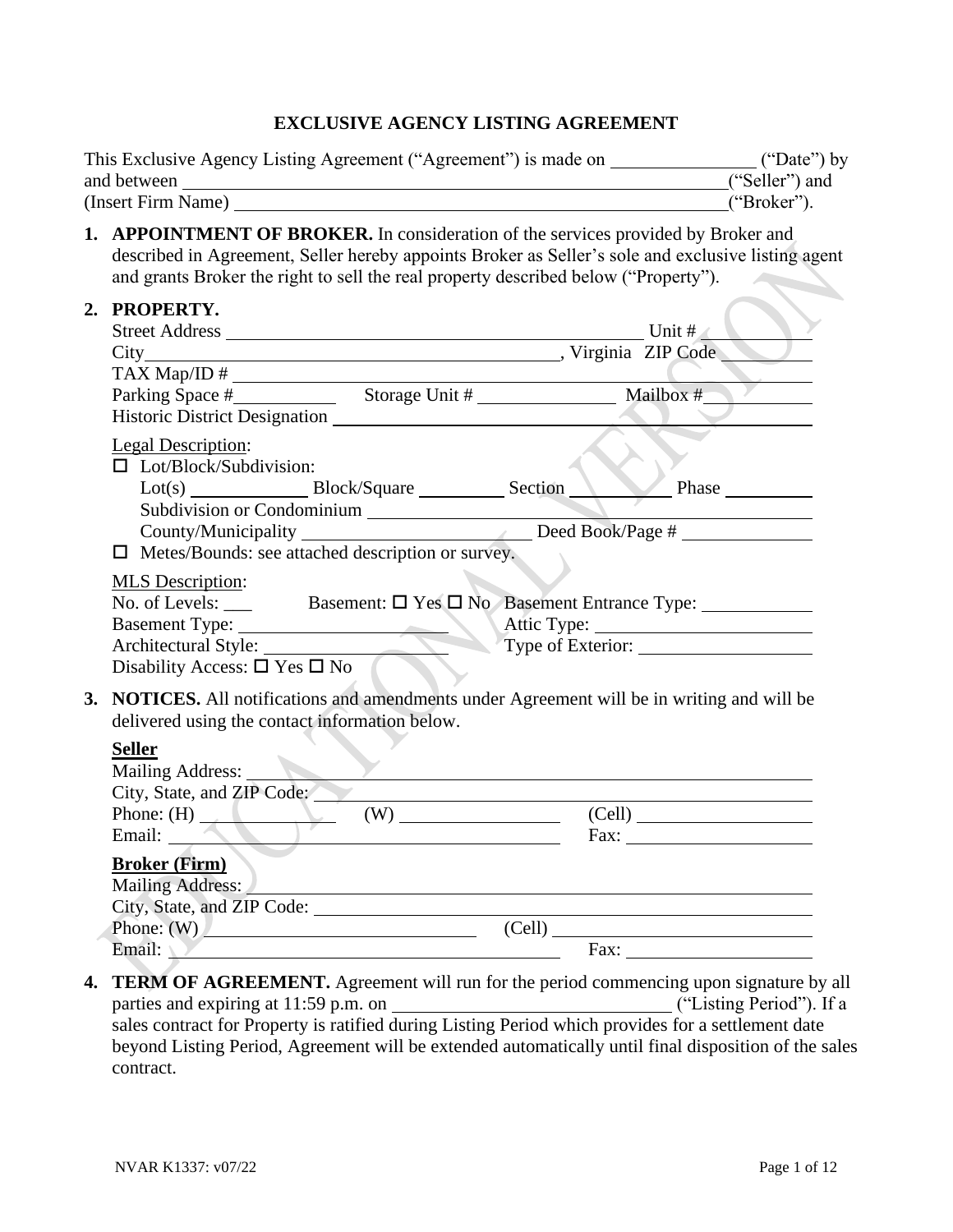**5. LISTING PRICE.** Seller instructs Broker to offer Property for sale at a selling price of \$\_\_\_\_\_\_\_\_\_\_\_\_\_\_, or such other price as later agreed upon by Seller, which price includes Broker's compensation. (Note: Broker does not guarantee that Property will appraise or sell at the price stated herein, nor does Broker guarantee any net amount Seller might realize from the sale of Property).

#### **6. CONVEYANCES.**

**A. Personal Property and Fixtures.** Property includes the following personal property and fixtures, if existing: built-in heating and central air conditioning equipment, plumbing and lighting fixtures, indoor and outdoor sprinkler systems, bathroom mirrors, sump pump, attic and exhaust fans, storm windows, storm doors, screens, installed wall-to-wall carpeting, window shades, blinds, window treatment hardware, smoke and heat detectors, TV antennas, exterior trees and shrubs. Unless otherwise agreed to in writing, all surface or wall mounted electronic components/devices **DO NOT** convey; however, all related mounts, brackets and hardware **DO** convey. Smart home devices installed, hardwired or attached to personal property or fixtures conveyed pursuant to this paragraph, including but not limited to, smart switches, smart thermostats, smart doorbells, and security cameras ("Smart Devices") **DO** convey unless otherwise agreed to in writing. If more than one of an item conveys, the number of items is noted.

**The items marked YES below are currently installed or offered and will convey:**

| Yes # Items |                                 | Yes # Items |                               | Yes # Items |                               |
|-------------|---------------------------------|-------------|-------------------------------|-------------|-------------------------------|
| □           | Alarm System                    |             | Freezer                       |             | Satellite Dish                |
| □           | <b>Built-in Microwave</b>       |             | <b>Furnace Humidifier</b>     | ப           | <b>Storage Shed</b>           |
| □           | Ceiling Fan                     |             | <b>Garage Opener</b>          | $\Box$      | <b>Stove or Range</b>         |
| □           | Central Vacuum                  |             | w/ remote                     | ப           | <b>Trash Compactor</b>        |
| □           | <b>Clothes Dryer</b>            |             | Gas Log                       |             | <b>Wall Oven</b>              |
| □           | <b>Clothes Washer</b>           |             | Hot Tub, Equip & Cover $\Box$ |             | <b>Water Treatment System</b> |
| □           | Cooktop                         |             | Intercom                      |             | Window A/C Unit               |
| □           | Dishwasher                      |             | <b>Playground Equipment</b>   |             | Window Fan                    |
| □           | Disposer                        | ⊡           | Pool, Equip, & Cover          |             | <b>Window Treatments</b>      |
| □           | Electronic Air Filter           | Л           | Refrigerator                  |             | <b>Wood Stove</b>             |
| п           | Fireplace Screen/Door $\square$ |             | w/ice maker                   |             |                               |

Other Conveyances (as-is, no additional value and for Seller convenience):

**B. As-Is Items.** Seller will not warrant the condition or working order of the following items and/or systems:

**C. As-Is Marketing.** Seller  $\Box$  does **OR**  $\Box$  does not authorize Broker to offer the entire Property in "As-Is" condition.

**D. Leased Items, Systems, and/or Service Contracts.** Any leased items, systems, or service contracts (including, but not limited to, termite or pest control, home warranty, fuel tanks, water treatment systems, lawn contracts, security system monitoring, and satellite contracts) DO NOT CONVEY absent an express written agreement by buyer and Seller. The following is a list of the leased items within Property:

Does Not convey: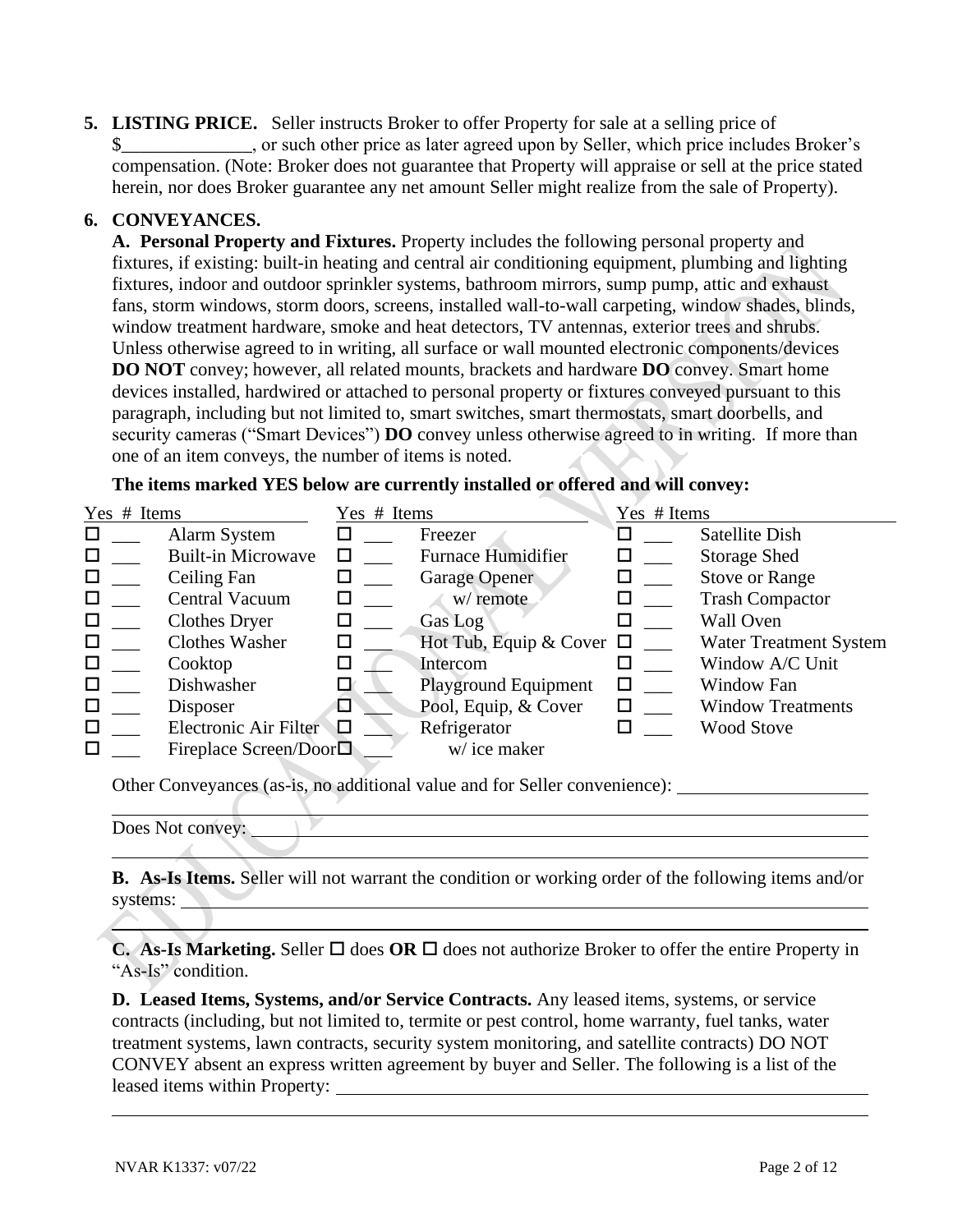**7. HOMEOWNER WARRANTY.** Seller has the option to purchase a homeowner warranty, which can be in effect during the Listing Period and will transfer to the buyer upon settlement. Seller should review the scope of coverage, exclusions and limitations. Cost not to exceed \$ Warranty provider to be

## **8. UTILITIES; MAJOR SYSTEMS.** (Check all that apply)

| Hot Water: $\Box$ Oil $\Box$ Gas $\Box$ Electric $\Box$ Other                                      | Number of Gallons |
|----------------------------------------------------------------------------------------------------|-------------------|
| Air Conditioning: $\Box$ Oil $\Box$ Gas $\Box$ Electric $\Box$ Heat Pump $\Box$ Other              | $\square$ Zones   |
| Heating: $\Box$ Oil $\Box$ Gas $\Box$ Electric $\Box$ Heat Pump $\Box$ Other                       | $\square$ Zones   |
| Water Supply: $\Box$ Public $\Box$ Private Well $\Box$ Community Well                              |                   |
|                                                                                                    | <b>Bedrooms</b>   |
| Type of Septic System: $\Box$ Community $\Box$ Conventional $\Box$ Alternative $\Box$ Experimental |                   |

Section 32.1-164.1:1 of the Code of Virginia requires Seller to disclose whether the onsite septic system serving Property is operating under a waiver of repair and/or maintenance requirements imposed by the State Board of Health. If the septic system is operating pursuant to a waiver, then Seller must provide the buyer with the "Disclosure Regarding Validity of Septic System Permit" prior to contract ratification. Such waiver is not transferable to the buyer.

Seller represents that the septic system  $\Box$  is **OR**  $\Box$  is not operating under a waiver from the State Board of Health.

**9. BROKER DUTIES.** Broker will perform, and Seller hereby authorizes Broker to perform, the following duties. In performing these duties, Broker will exercise ordinary care, comply with all applicable laws and regulations and treat all parties honestly.

**A.** Broker will protect and promote the interests of Seller and will provide Seller with services consistent with the standards of practice and competence that are reasonably expected of licensees engaged in the business of real estate brokerage. Seller acknowledges that Broker is bound by the bylaws, policies and procedures, and rules and regulations governing the Multiple Listing Service (MLS), the Code of Ethics of the National Association of REALTORS®, the Code of Virginia, and the Regional Rules and Regulations for the electronic lockbox system.

**B.** Broker will use reasonable efforts and act diligently to seek buyers for Property at the price and terms stated herein or otherwise acceptable to Seller, to negotiate on behalf of Seller, to establish strategies for accomplishing Seller's objectives, to assist in satisfying Seller's contractual obligations, and to facilitate the consummation of the sale of Property.

**C.** Broker will market Property, at Broker's discretion, including without limitation, description, interior and exterior photographs in appropriate advertising media, such as publications, mailings, brochures and internet sites; provided, however, Broker will not be obligated to continue to market Property after Seller has accepted an offer.

**D.** Broker will present all written offers or counteroffers to and from Seller in a timely manner, even if Property is subject to a ratified contract of sale, unless otherwise instructed by Seller in writing.

**E.** Broker will not continue to market, show and/or permit showings after Property is subject to a ratified contract of sale, unless otherwise instructed by Seller in writing.

**F.** Broker will account, in a timely manner, for all money and property received in trust by Broker, in which Seller has or may have an interest.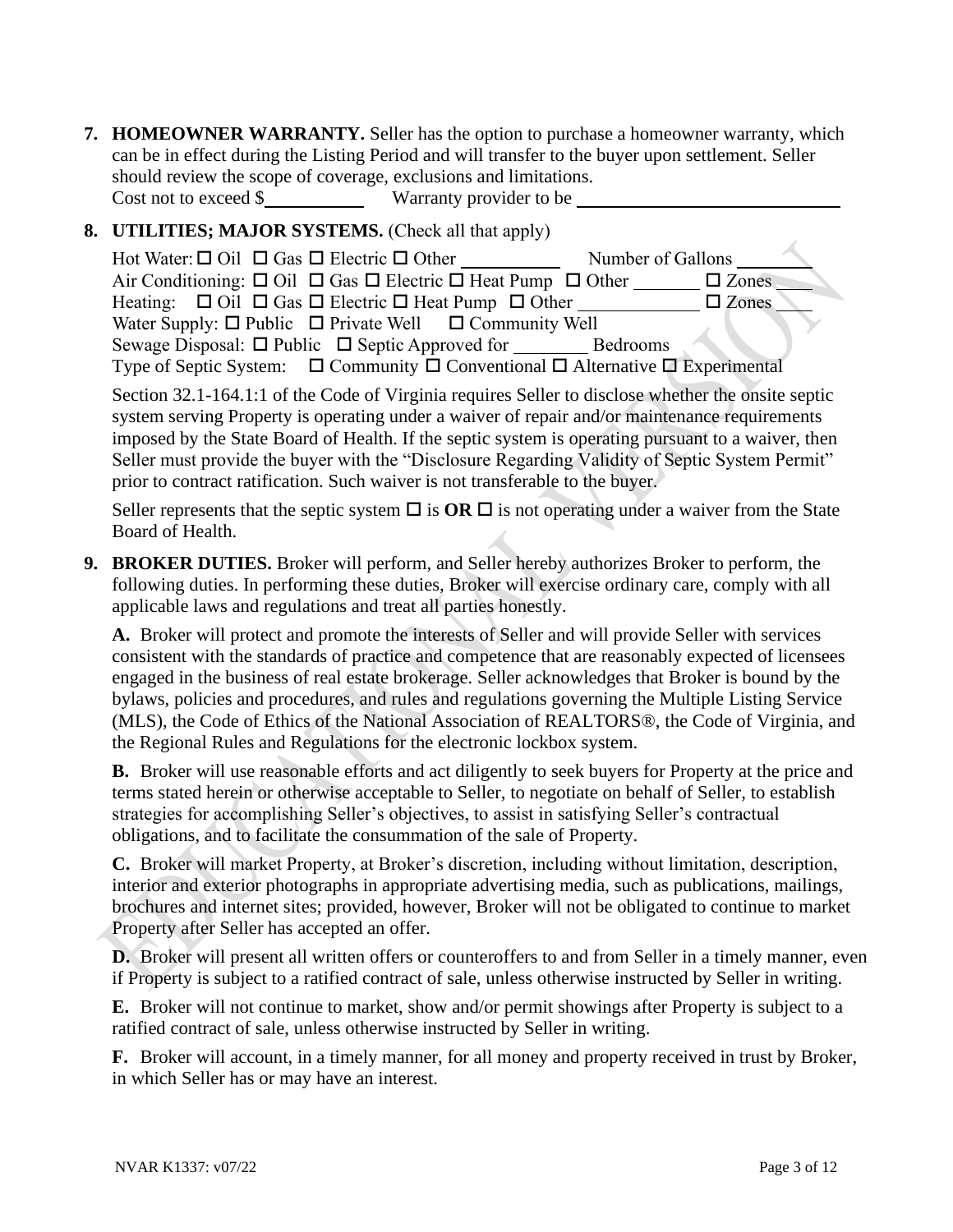**G.** Broker will show Property during reasonable hours to prospective buyers and will accompany or accommodate, as needed, other real estate licensees, their prospective buyers, inspectors, appraisers, exterminators and other parties necessary for showings and inspections of Property, to facilitate and/or consummate the sale of Property.

#### **Broker agrees that the showing instructions to be shared with other real estate licensees and their prospective buyers are as follows:**

Broker  $\Box$  will **OR**  $\Box$  will not install an electronic lockbox on Property to allow access and showings by persons who are authorized to access Property.

**H.** Broker  $\Box$  will **OR**  $\Box$  will not install "For Sale" signs on Property, as permitted. Seller is responsible for clearly marking the location of underground utilities, equipment or other items that may be damaged by the placement of the sign.

## **10. MARKETING/MLS/INTERNET ADVERTISING.**

**A.**  $\Box$  Seller authorizes OR  $\Box$  Seller does not authorize Broker to market Property via the Multiple Listing Service ("MLS").

- **1. If Seller authorizes Broker to market Property in MLS**, Broker will disseminate, via MLS, information regarding Property, including listing price(s), final sales price, all terms, and all status updates during and after the expiration of Agreement. Broker will enter the listing information into MLS  $\Box$  within three (3) business days of commencement of the Listing Period **OR**  on or before: . In either event, Broker will enter the listing information into MLS within one (1) business day of Public Marketing of Property. "Public Marketing" includes, but is not limited to, displaying flyers in windows, yard signs, digital marketing on public facing websites, brokerage website displays (including internet data exchanges and virtual office websites), digital communications marketing (email blasts), multibrokerage listing sharing networks, and applications available to the general public.
- **2. If Seller does not authorize Broker to market Property via MLS**, Broker will instead market Property as an Office Exclusive Listing. "Office Exclusive Listing" means any listing Seller has prohibited Broker from Public Marketing. For each Office Exclusive Listing, Seller will sign and deliver concurrently with Agreement a "Waiver of Broker Submission to MLS" form or other acceptable certification that Seller does not authorize Broker to Publicly Market the listing via MLS or otherwise. Broker will submit such waiver or other certification to MLS within three (3) business days of execution of Agreement.

**B.**  $\Box$  Seller authorizes OR  $\Box$  Seller does not authorize Broker marketing Property through MLS to also make listing data available to third party websites. Seller understands that the listing data may get disseminated to third party websites through means other than MLS regardless of the selection above. Seller acknowledges that the accuracy of the listing data is controlled by the third-party websites and is outside of Broker's control. The parties agree and understand that third party websites include: 1) Broker's internet website; 2) the internet websites of licensed real estate salespersons or associate real estate brokers affiliated with Broker or other brokers participating in MLS; 3) any other internet websites (such as syndicated websites) in accordance with applicable MLS rules and regulations; and/or 4) printed media.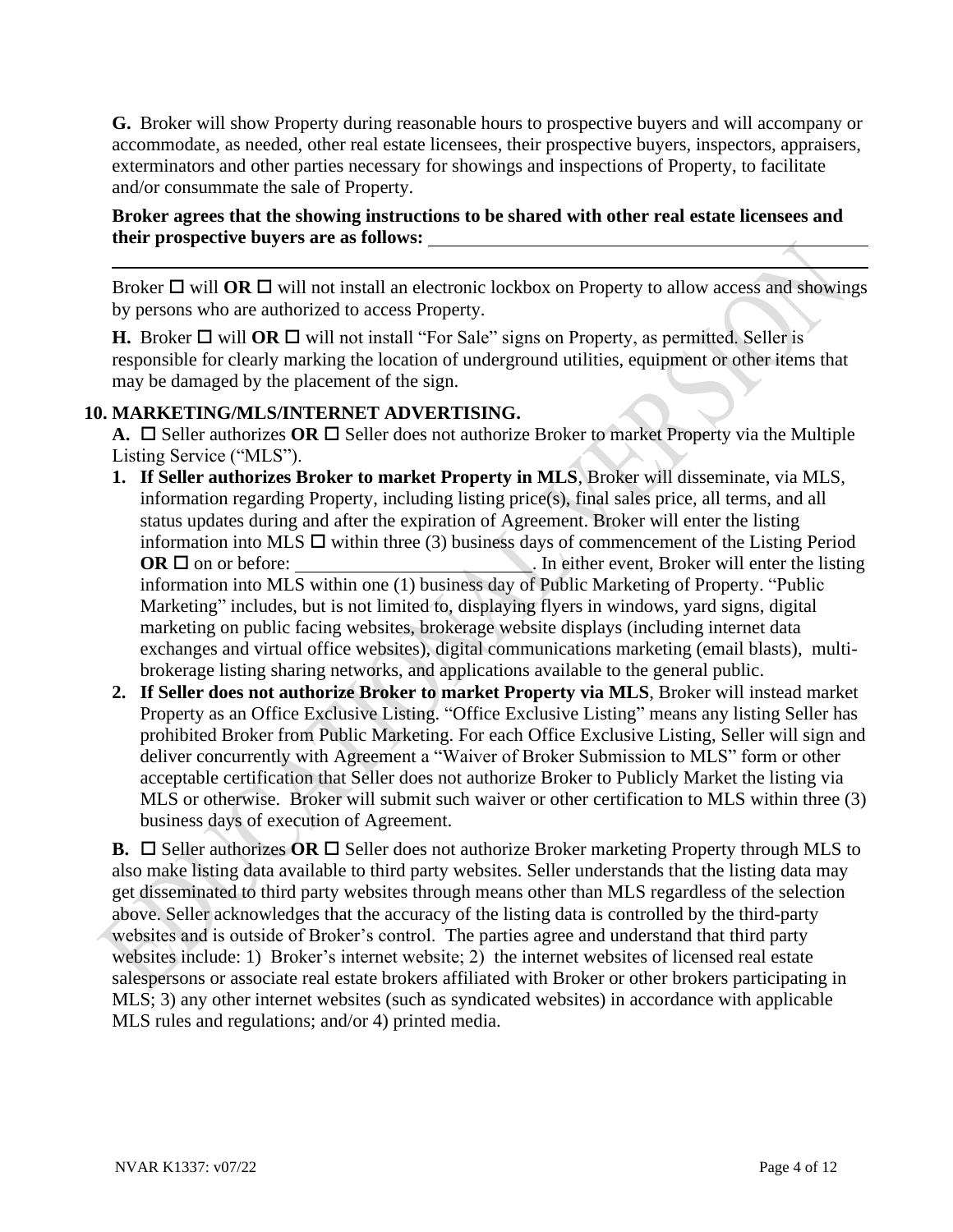**C.** In the event Seller has opted into marketing Property in the MLS in subparagraph A above, Broker is hereby authorized by Seller to submit and market Property as follows:

- $\Box$  Seller authorizes OR  $\Box$  Seller does not authorize the display of Property address on any internet website. In the event Seller does not authorize the display of the property address, only the ZIP code will be displayed.
- $\Box$  Seller authorizes OR  $\Box$  Seller does not authorize the display of unedited comments or reviews of Property (or display a hyperlink to such comments or reviews) on MLS participants' internet websites. This provision does not control the display of such comments on third-party websites such as syndicated websites.
- $\Box$  Seller authorizes **OR**  $\Box$  Seller does not authorize the display of an automated estimate of the market value of Property (or a hyperlink to such estimate) on MLS participants' internet websites. This provision does not control the display of such estimated value of Property on third-party websites such as syndicated websites.

**D.**  $\Box$  Seller authorizes **OR**  $\Box$  Seller does not authorize Broker to list Property under "coming soon" status in MLS. If Seller authorizes Broker to list Property under "coming soon" status in MLS, Broker will list Property under "coming soon" status in MLS  $\Box$  within three (3) business days of commencement of the Listing Period  $OR \square$  on or before: . Property may be listed in the MLS under "coming soon" status for no more than 21 days from the date the listing is entered in MLS, except when a longer period is permitted by applicable MLS rules and regulations. Broker may engage in pre-marketing activities prior to the date that Property is entered in MLS under "active" status including, but not limited to: 1) placing a "coming soon" sign on Property; 2) notifying agents with other firms that Property is "coming soon"; and 3) placing advertisements and conduct other marketing activities at Broker's discretion. Broker will not show Property to prospective buyers or tenants and/or their agents while under "coming soon" status.

**E.** During the term of Agreement, Seller may, by written notice to Broker, authorize Broker to enable or disable use of any feature as described above. Broker agrees to update MLS database accordingly.

## **11. TYPES OF REAL ESTATE REPRESENTATION - DISCLOSURE AND INFORMED CONSENT.**

**Seller representation** occurs by virtue of Agreement with Seller's consent to use Broker's services and may also include any cooperating brokers who act on behalf of Seller as subagent of Broker. (Note: Broker may assist a buyer or prospective buyer by performing ministerial acts that are not inconsistent with Broker's duties as Seller's listing agent under Agreement.)

**Buyer representation** occurs when buyers contract to use the services of their own broker (known as a buyer representative) to act on their behalf.

**Designated representation** occurs when a buyer and seller in one transaction are represented by different sales associate(s) affiliated with the same broker. Each of these sales associates, known as a designated representative, represents fully the interests of a different client in the same transaction. Designated representatives are not dual representatives if each represents only the buyer or only the seller in a specific real estate transaction. In the event of designated representatives, each representative will be bound by client confidentiality requirements, set forth in the CONFIDENTIAL INFORMATION paragraph. The broker remains a dual representative.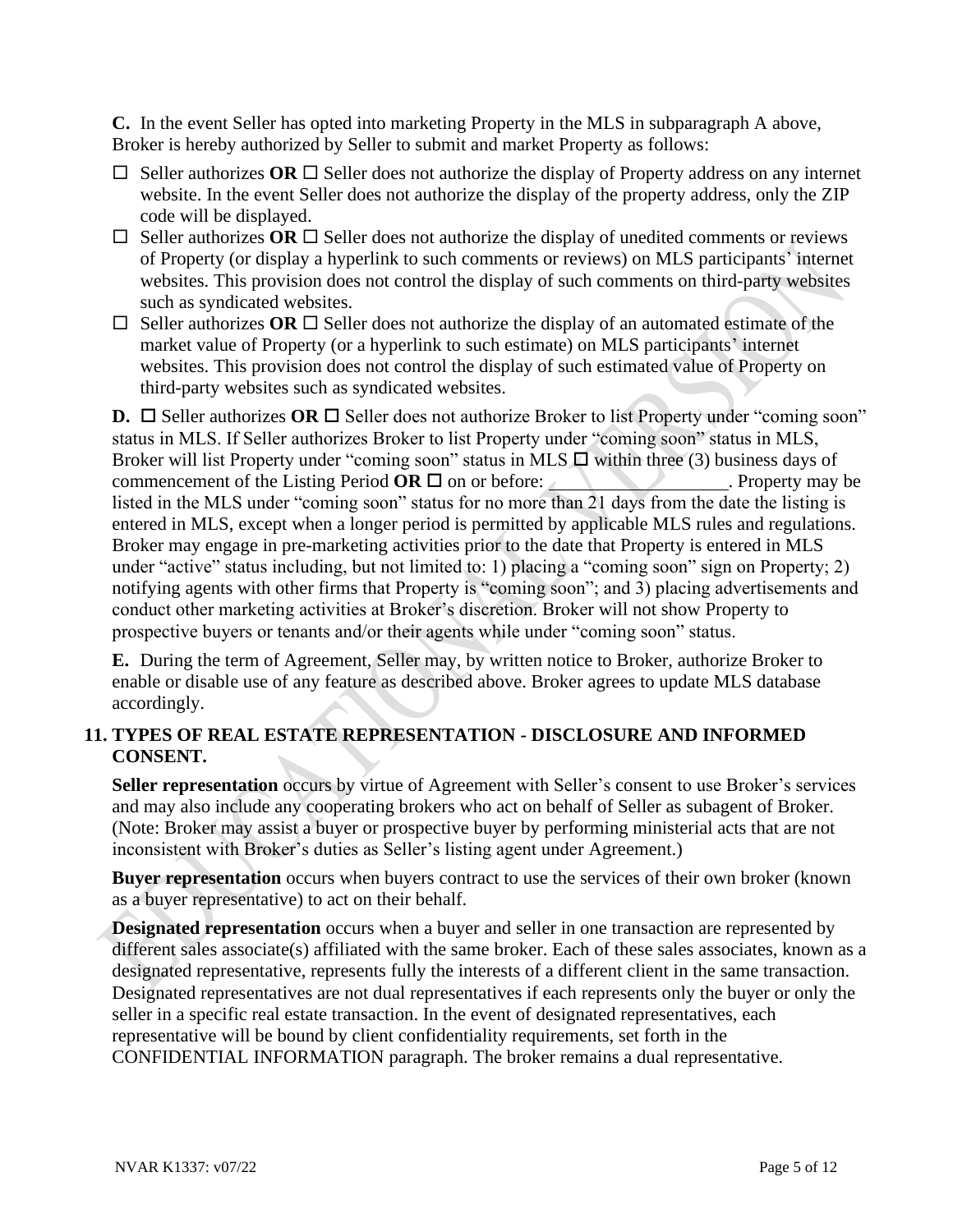$\square$  Seller does not consent to designated representation and does not allow Property to be shown to a buyer represented by this Broker through another designated representative associated with the firm **OR**

 $\square$  Seller consents to designated representation and allows Property to be shown to a buyer represented by this Broker through another designated representative associated with the firm.

**Dual representation** occurs when the same broker and the same sales associate represent both the buyer and seller in one transaction. In the event of dual representation, the broker will be bound by confidentiality requirements for each client, set forth in the CONFIDENTIAL INFORMATION paragraph.

 $\square$  Seller does not consent to dual representation and Seller does not allow Property to be shown to a buyer represented by this Broker through the same sales associate. **OR**

 $\square$  Seller consents to dual representation and allows Property to be shown to a buyer represented by this Broker through the same sales associate.

### **An additional disclosure is required before designated or dual representation is to occur for a specific transaction.**

Broker will notify other real estate licensees via MLS whether Seller consents to designated or dual representation.

### **12. BROKER COMPENSATION.**

**A. Payment.** Seller will pay Broker in cash total compensation of

("Compensation") if, during the term of Agreement, Broker, or any other broker(s) (or agent(s) thereof) produces a buyer ready, willing and able to buy Property.

Compensation is also earned if, within days after the expiration or termination of Agreement, a contract is ratified with a ready, willing, and able buyer to whom Property had been shown by Broker, or any other broker(s) (or agent(s) thereof) during the term of Agreement; provided, however, that Compensation need not be paid if a contract is ratified on Property while Property is listed with another real estate company.

**B. Cooperating Broker.** Broker will make a blanket unilateral offer of cooperation and compensation to other brokers in any MLS that Broker deems appropriate. To that end, Broker will offer a portion of Compensation to the cooperating broker as indicated:

Buyer Agency Compensation: **OR**

Other Compensation:

*Note: Compensation may be shown by a percentage of the gross selling price, a definite dollar amount or "N" for no compensation.*

*Broker's compensation and the sharing of compensation between brokers are not fixed, controlled, recommended or suggested by any multiple listing service or association of REALTORS®.*

**C. Variable Rate Commission.** If applicable, the Broker and Seller agree to a variable rate commission to be paid as follows: .

**D. Retainer Fee.** Broker acknowledges receipt of a retainer fee in the amount of which  $\Box$  will **OR**  $\Box$  will not be subtracted from Compensation. The retainer fee is non-refundable and is earned when paid.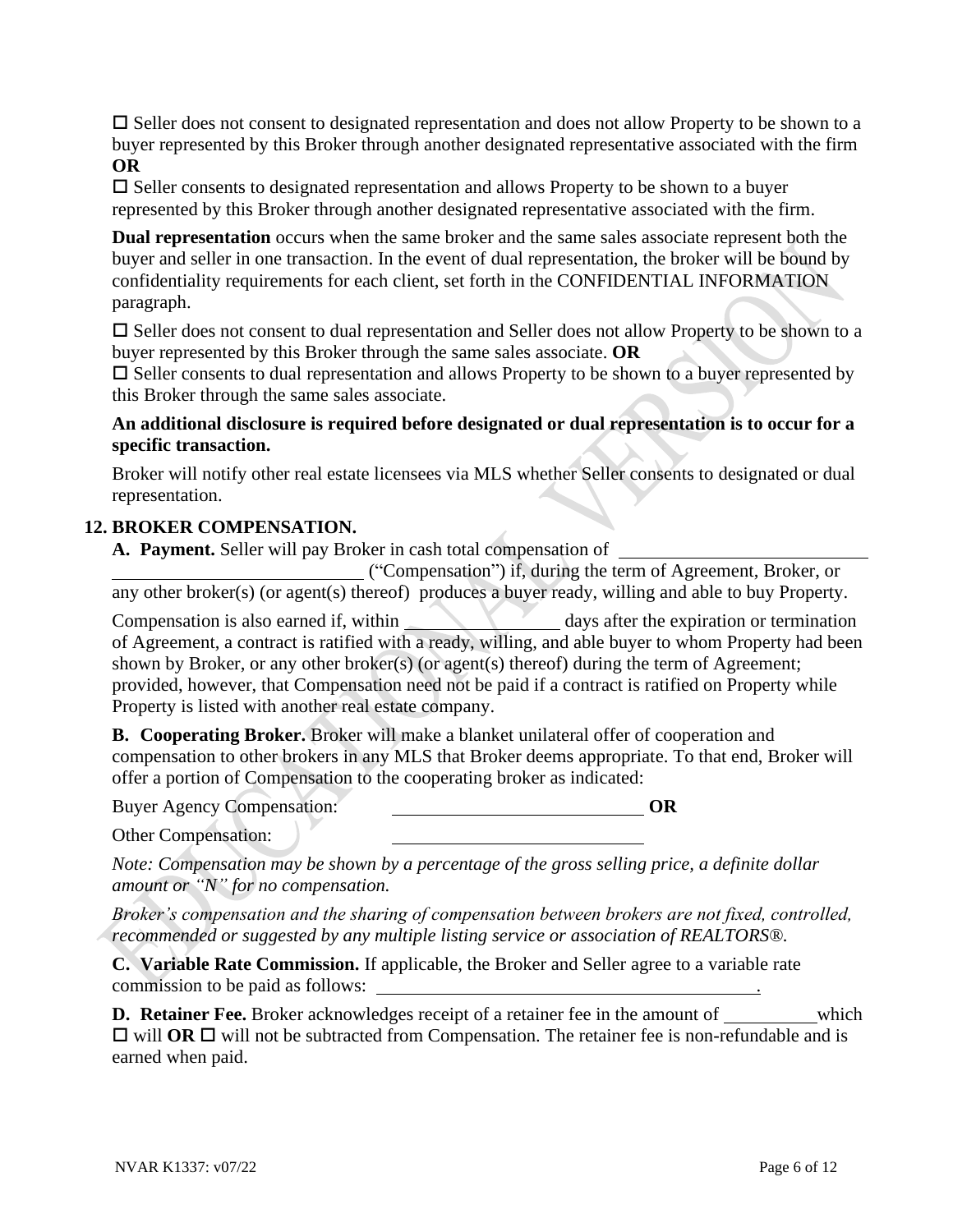**E. Early Termination.** In the event Seller wishes to terminate Agreement prior to the end of Listing Period, without good cause, Seller will pay Broker before Broker's execution of a written release.

- **13. CONFIDENTIAL INFORMATION.** Broker will maintain the confidentiality of all personal and financial information and other matters identified as confidential by Seller which were obtained by Broker during the brokerage relationship, unless Seller consents in writing to the release of such information or as otherwise provided by law. The obligation of Broker to preserve confidential information continues after termination of the brokerage relationship. Information concerning latent material defects about Property is not considered confidential information.
- **14. AUTHORIZATION TO DISCLOSE OTHER OFFERS.** In response to inquiries from buyers or cooperating brokers, Broker may not disclose, without Seller's authorization, the existence of other written offers on Property. If Seller does give such authorization, Seller acknowledges that Broker and sales associate(s) must disclose whether the offers were obtained by the listing agent, another member of the listing Broker's firm, or by a cooperating broker.

Seller  $\Box$  does **OR**  $\Box$  does not authorize Broker and sales associate(s) to disclose such information to buyers or cooperating brokers.

**15. COMPLIANCE WITH FAIR HOUSING LAWS.** Property will be shown and made available without regard to race, color, religion, sex, handicap, familial status, or national origin as well as all classes protected by the laws of the United States, the Commonwealth of Virginia, and applicable local jurisdictions, or by the REALTOR® Code of Ethics.

# **16. RELOCATION PROGRAM.** Seller is participating in any type of relocation program:

#### $\Box$  Yes  $\overline{OR}$   $\Box$  No

| If "Yes": (a) the program is named: |                     |     |
|-------------------------------------|---------------------|-----|
| <b>Contact Name</b>                 | Contact Information | and |
| (b) terms of the program are:       |                     |     |
|                                     |                     |     |

If "No" or if Seller has failed to list a specific employee relocation program, then Broker will have no obligation to cooperate with or compensate any undisclosed program.

**17. CONDOMINIUM ASSOCIATION.** Seller represents that Property  $\Box$  is  $\overline{OR} \Box$  is not located within a development which is a Condominium or Cooperative. Condominiums or Cooperatives being offered for sale are subject to the receipt by buyers of the required disclosures, and Seller is responsible for payment of appropriate fees and for providing these disclosure documents to prospective buyers as prescribed in the Condominium Act, Section 55.1-1900, et seq., and the Cooperative Act, Section 55.1-2100, et seq., of the Code of Virginia.

 $\Box$  Seller **OR**  $\Box$  Broker will order the association disclosure documents at Seller's expense  $\Box$  at the time of listing **OR**  $\Box$  within 3 days following the date of contract ratification **OR**  $\Box$ 

| The Condominium or Cooperative dues are \$   |     | per         |  |
|----------------------------------------------|-----|-------------|--|
| (frequency of payment).                      |     |             |  |
| Special Assessment \$                        | for |             |  |
| Condominium or Cooperative Association Name: |     |             |  |
| <b>Management Company:</b>                   |     | Phone $#$ : |  |

 $\overbrace{\phantom{aaaaa}}$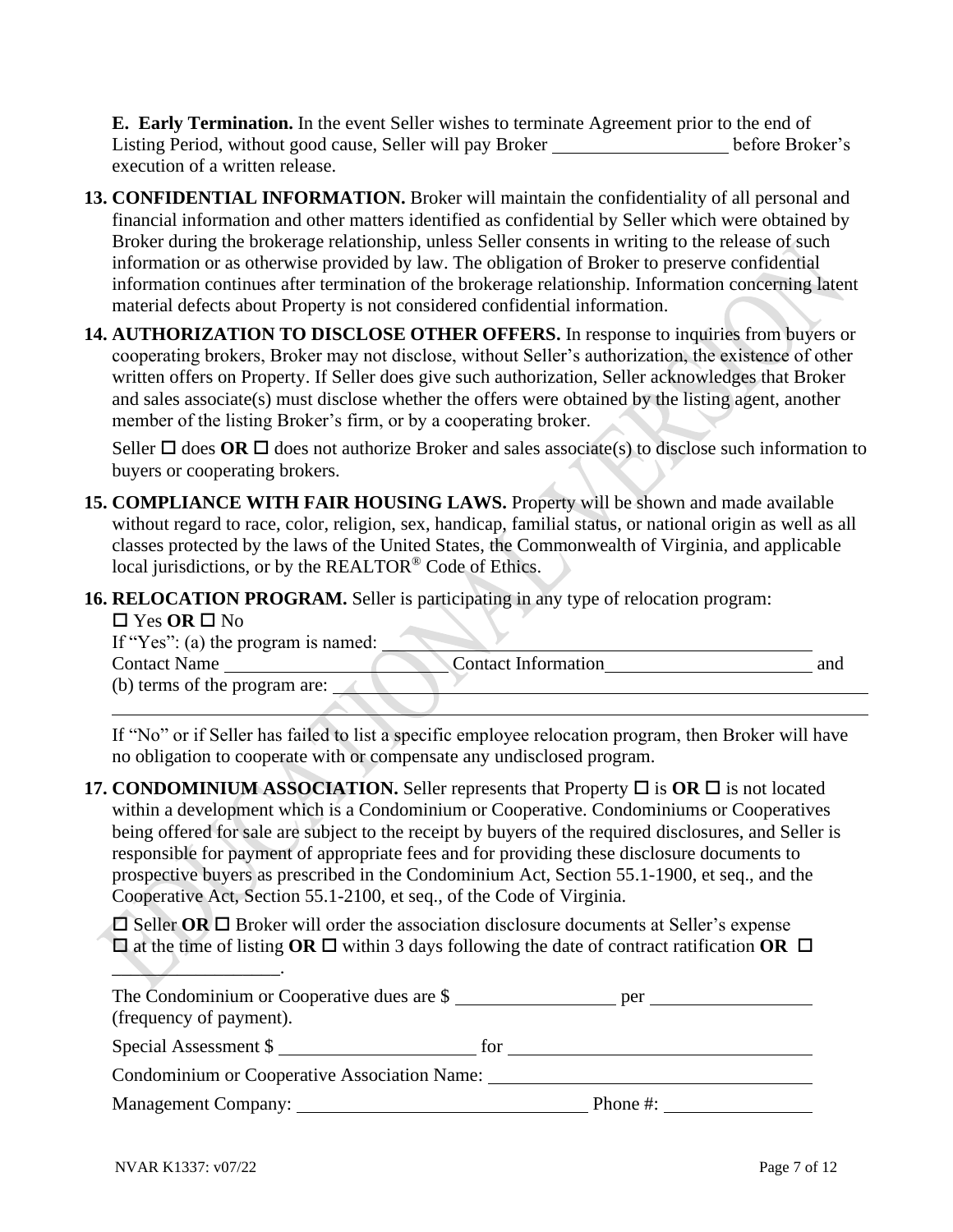Seller represents that Seller  $\Box$  is  $\overline{OR} \Box$  is not current on all condominium association dues and/or special assessments.

**18. PROPERTY OWNERS' ASSOCIATION.** Seller represents that Property  $\Box$  is  $\overline{OR} \Box$  is not located within a development(s) which is subject to the Virginia Property Owners' Association Act, Section 55.1-1800, et seq., of the Code of Virginia. If Property is within such a development, Seller is responsible for payment of the appropriate fees and for providing these disclosure documents to the buyers.

 $\square$  Seller **OR**  $\square$  Broker will order the association disclosure documents at Seller's expense  $\Box$  at the time of listing **OR**  $\Box$  within 3 days following the date of contract ratification **OR**  $\Box$ 

| The Property Owners' Association dues are \$                                                              |     | per      |
|-----------------------------------------------------------------------------------------------------------|-----|----------|
| (frequency of payment).                                                                                   |     |          |
| Special Assessment \$                                                                                     | for |          |
| Property Owners' Association Name:                                                                        |     |          |
| Management Company:                                                                                       |     | Phone #: |
| Seller represents that Seller $\Box$ is $OR \Box$ is not current on all property owners' association dues |     |          |

**19. PROPERTY CONDITION.** Seller acknowledges that Broker has informed Seller of Seller's rights and obligations under the Virginia Residential Property Disclosure Act. Property  $\Box$  is  $\Box$  R $\Box$  is not exempt from the Act. If not exempt, Seller has completed and provided to Broker a Residential Property Disclosure Statement, or any other applicable disclosures as may be required.

Seller acknowledges Broker may receive, from Seller or otherwise, reports, surveys, plats, home inspection(s), appraisal(s), homeowner or other third-party warranty information or other similar document(s) concerning Property ("Property Report(s)"). Seller acknowledges Broker is required to disclose to prospective buyers all material adverse facts pertaining to the physical condition of Property actually known by Broker, including any such facts contained in Property Reports. Broker will not, however, be obligated to discover latent defects in Property or to advise on property condition matters outside the scope of Broker's real estate license. Seller may authorize Broker to deliver any Property Report(s) to prospective buyer(s). Seller will indemnify, save, and hold Broker harmless from all claims, complaints, disputes, litigation, judgments and attorney's fees arising from any misrepresentation by Seller or authorized delivery of Property Reports.

- **20. LEAD-BASED PAINT DISCLOSURE.** Seller represents that the residential dwelling(s) at Property  $\Box$  were  $\overline{OR}$   $\Box$  were not constructed before 1978. If the dwelling(s) were constructed before 1978, Seller is subject to federal law concerning disclosure of the possible presence of leadbased paint at Property, and Seller acknowledges that Broker has informed Seller of Seller's obligations under the law. If the dwelling(s) were constructed before 1978, unless exempt under 42 U.S.C. 4852(d), Seller has completed and provided to Broker the form, "Sale: Disclosure And Acknowledgment Of Information On Lead-Based Paint And/Or Lead-Based Paint Hazards" or equivalent form.
- **21. CURRENT LIENS.** Seller represents to Broker that the below information is true and complete to the best of Seller's information, knowledge, and belief and Seller understands that any loans identified below will be paid off at Settlement: *(Check all that are applicable)*
	- **A.**  $\Box$  Property is not encumbered by any mortgage or deed of trust (*if box is checked, skip to G*).

\_\_\_\_\_\_\_\_\_\_\_\_\_\_\_\_\_\_.

and/or special assessments.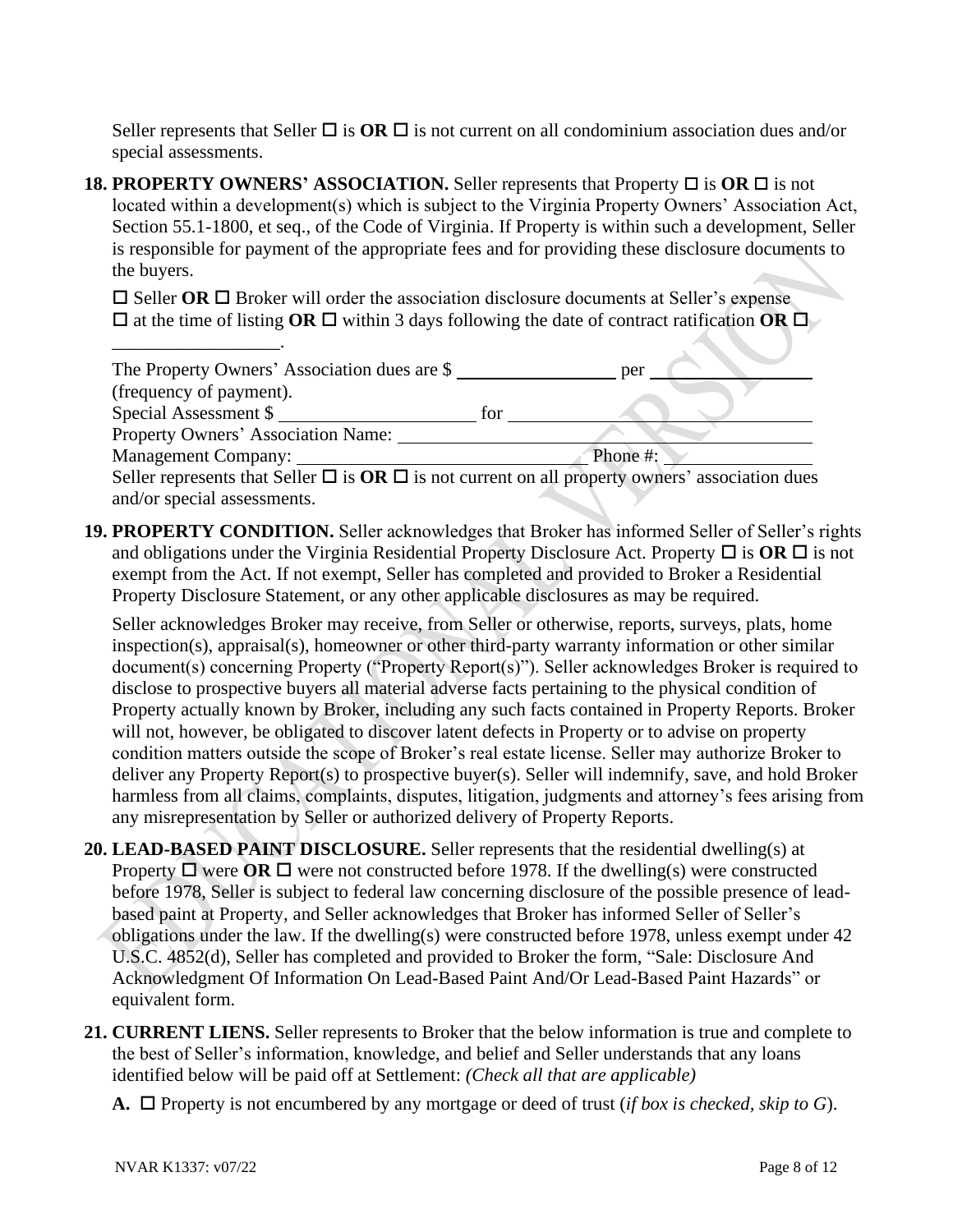**B.**  $\Box$  Property is security for a first mortgage or deed of trust loan held by (Lender Name): with an approximate balance of \$ . This loan is

 $a \Box$  Conventional OR  $\Box$  FHA or  $\Box$  VA or  $\Box$ 

 $C. \Box$  Property is security for a second mortgage or deed of trust loan held by (Lender Name): with an approximate balance of \$

**D.**  $\Box$  Property is security for a line of credit or home equity line of credit held by (Lender Name): with an approximate balance of \$

**E.**  $\Box$  Seller is current on all payments for the loans identified above.

**F.**  $\Box$  Seller is not in default and has not received any notice(s) from the holder(s) of any loan identified above, or from any other lien holder of any kind, regarding a default under any loan, threatened foreclosure, notice of foreclosure, or the filing of foreclosure.

G. □ There are no liens secured against Property for federal, state, or local income taxes; unpaid real property taxes; or unpaid condominium or homeowners' association fees or special assessments.

 $H. \Box$  There are no judgments against Seller (including each owner for jointly held property). Seller has no knowledge of any matter that might result in a judgment that may potentially affect Property.

**I.**  $\Box$  Seller has not filed for bankruptcy protection under Federal law and is not contemplating doing so during the term of Agreement.

In the event Property is encumbered by a loan, Seller further agrees that Seller will promptly disclose the name and contact information for the lender and account number to the Settlement Agent identified in a contract for the sale of the Property.

During the term of Agreement, should any change occur with respect to answers A through I above, Seller will immediately notify Broker and sales associate/listing agent, in writing, of such change.

- **22. SELLER FINANCING.** Seller  $\Box$  does OR  $\Box$  does not agree to offer seller financing by providing a deed of trust loan in the amount of \$ with further terms to be negotiated.
- **23. CLOSING COSTS.** Fees for the preparation of the deed of conveyance, that portion of the settlement agent's fee billed to Seller, costs of releasing existing encumbrances, Seller's legal fees, Grantor's Tax, and any other proper charges assessed to Seller will be paid by Seller unless provided otherwise in the sales contract.

The "Seller's Estimated Cost of Settlement" form  $\Box$  is  $OR \Box$  is not attached. These estimates are for informational purposes only and will change based upon the terms and conditions of the purchase offer.

- **24. SELLER PROCEEDS.** Seller acknowledges that Seller's proceeds may not be available at the time of settlement. The receipt of proceeds may be subject to Section 55.1-903 of the Code of Virginia, commonly referred to as the **Virginia Wet Settlement Act**, and may be subject to other laws, rules and regulations.
- **25. IRS/FIRPTA.** Section 1445 of the Internal Revenue Service (IRS) Code may require a buyer or the settlement agent to report the gross sales price, Seller's federal tax identification number and other required information to the IRS. Seller will provide to a buyer or the settlement agent such information upon request. In certain situations, the IRS requires a percentage of the sales price to be withheld from Seller's proceeds if Seller is a Foreign Person as defined by FIRPTA.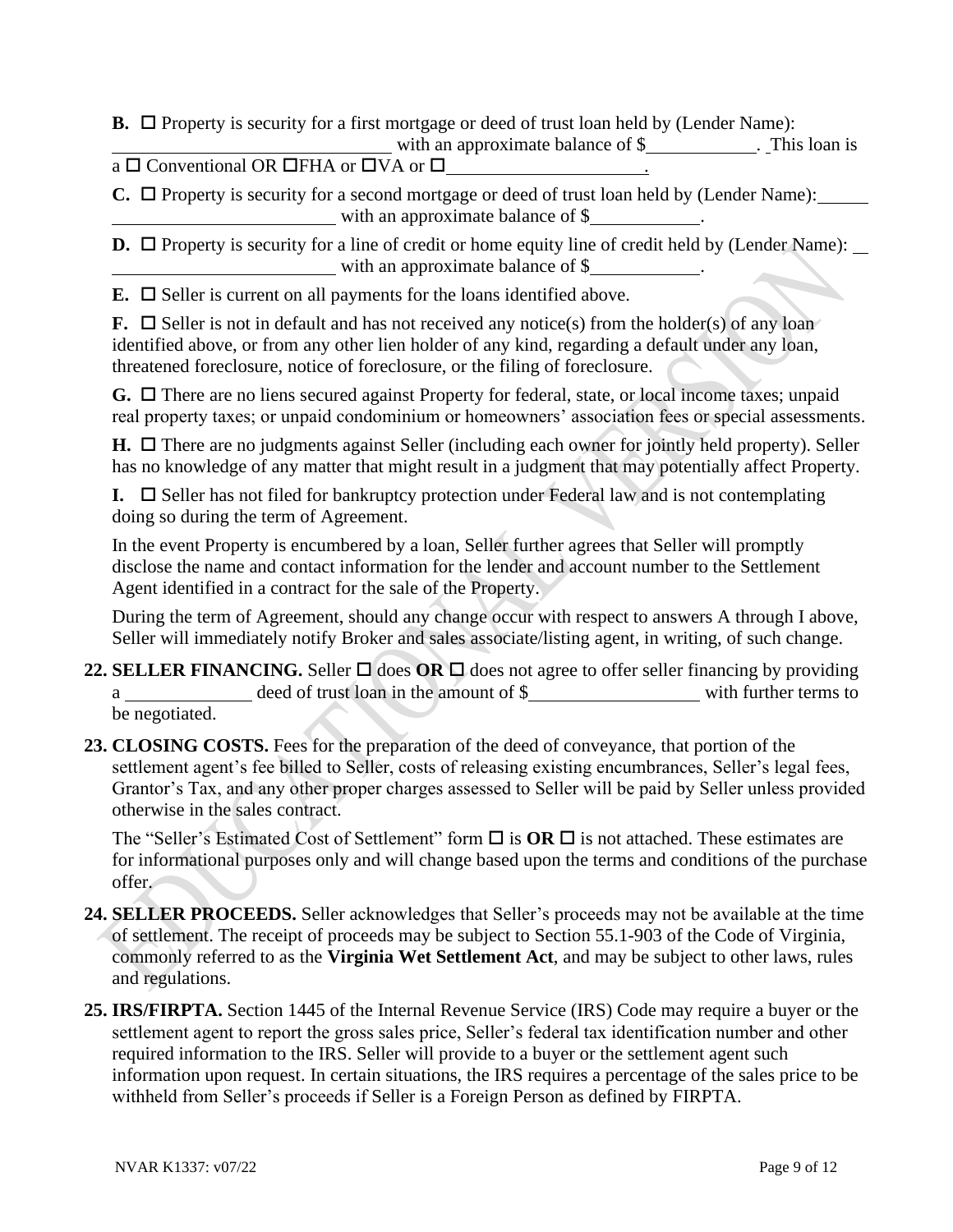Seller  $\Box$  is **OR**  $\Box$  is not a "Foreign Person" as defined by FIRPTA.

## **26. SELLER DUTIES.**

**A. Seller Representations and Warranties.** Seller is aware that Seller may be responsible for failing to disclose information and/or misrepresenting the condition of Property. Seller certifies the accuracy of the information provided to the Listing Broker and Seller warrants:

- **1.** Seller has capacity to convey good and marketable title to Property by general warranty deed and represents that Property is insurable by a licensed title insurance company with no additional risk premium.
- **2.** Seller is not a party to a listing agreement with another broker for the sale, exchange, or lease of Property.
- **3.** No person or entity has the right to purchase, lease or acquire Property, by virtue of an option, right of first refusal or otherwise.
- **4.** Seller  $\Box$  is **OR**  $\Box$  is not a licensed (active/inactive) real estate agent/broker.
- **5.** Seller  $\Box$  has **OR**  $\Box$  has no knowledge of the existence, removal or abandonment of any underground storage tank on Property.
- **6.** Property  $\Box$  is  $\overline{OR}$   $\Box$  is not tenant-occupied.
- **7.** Seller  $\Box$  has  $\overline{OR}$   $\Box$  does not have a recording system in Property. In the event Seller has a recording system in Property which records audio, Seller understands that recording of audio may result in violation of state and/or federal wiretapping laws. Therefore, Seller hereby releases and holds harmless Broker, Broker's designated agents, sub-agents, sales associates and employees from any liability which may result from the recording of audio in Property.

**B. Access to Property.** Seller will provide keys to Broker for access to Property to facilitate Broker's duties under Agreement. Seller will allow Broker's unlicensed assistants in Property to perform ministerial acts as defined by 18VAC135-20-165.

If Property is currently tenant-occupied, Seller will provide Broker with any current lease documents and contact information for current tenant and will use best efforts to obtain the full cooperation of current tenants, in connection with showings and inspections of Property.

#### **C. Seller Assumption of Risk.**

**1.** Seller retains full responsibility for Property, including all utilities, maintenance, physical security and liability until title to Property is transferred to buyer. Seller is advised to take all precautions for safekeeping of valuables and to maintain appropriate property and liability insurance through Seller's own insurance company.

Broker is not responsible for the security of Property or for inspecting Property on any periodic basis. If Property is or becomes vacant during the Listing Period, Seller is advised to notify Seller's homeowner's insurance company and request a "Vacancy Clause" to cover Property.

**2.** In consideration of the use of Broker's services and facilities and of the facilities of any MLS, Seller and Seller's heirs and assigns hereby release Broker, Broker's designated agents, subagents, sales associates and employees, any MLS and the directors, officers and employees thereof, including officials of any parent Association of REALTORS®, except for malfeasance on the part of such parties, from any liability to Seller for vandalism, theft or damage of any nature whatsoever to Property or its contents that occurs during the Listing Period. Seller waives any and all rights, claims and causes of actions against them and holds them harmless for any property damage or personal injury arising from the use or access to Property by any persons during Listing Period.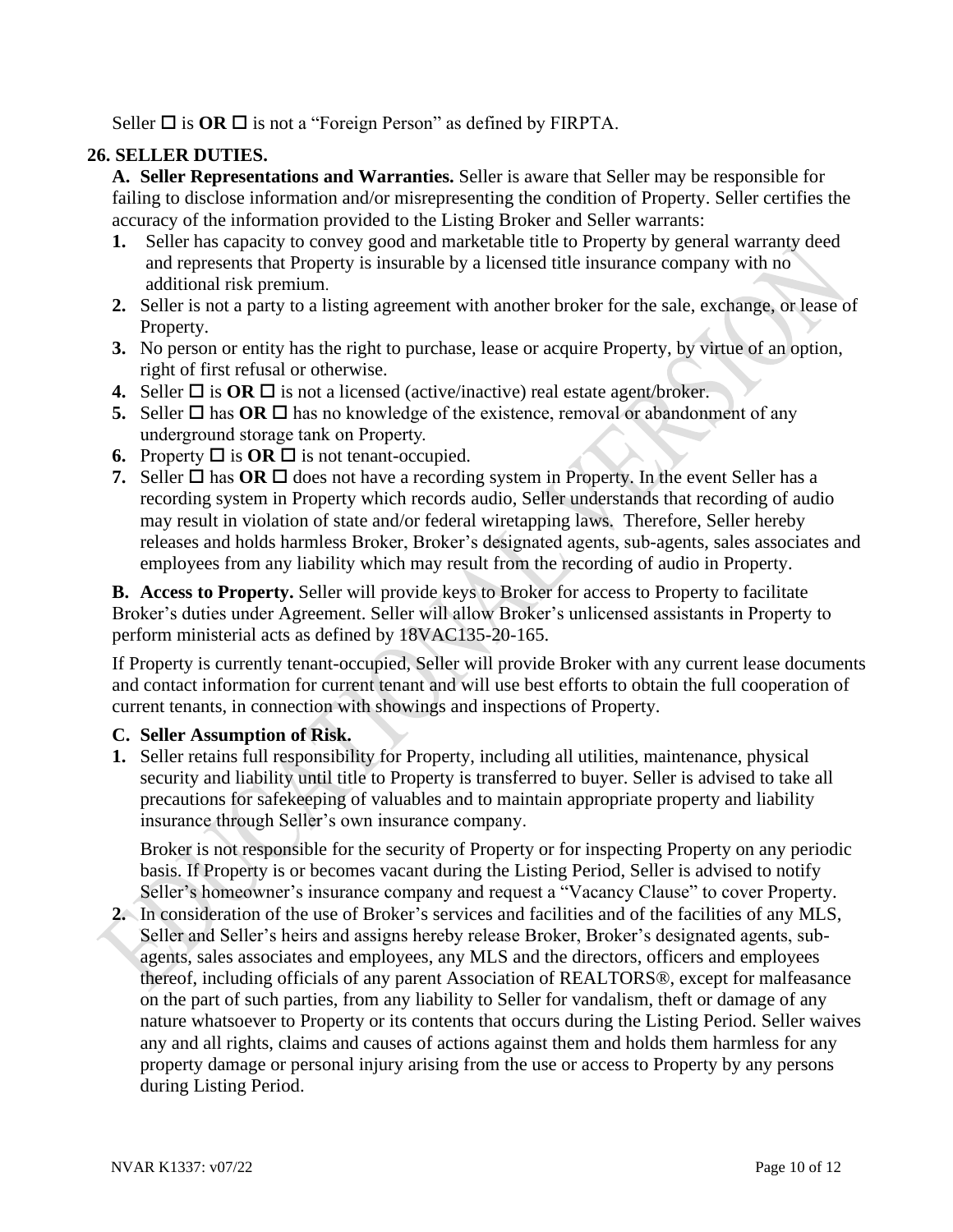#### **27. MISCELLANEOUS PROVISIONS.**

**A. Appropriate Professional Advice.** Seller acknowledges that Broker is being retained solely as a real estate agent and not as an attorney, tax advisor, lender, appraiser, surveyor, structural engineer, mold or air quality expert, home inspector or other professional service provider. Broker can counsel on real estate matters, but if Seller desires legal advice, Seller is advised to seek legal counsel. Seller is advised to seek appropriate professional advice concerning the Property condition, financing, tax, title insurance, property insurance and legal matters.

**B. Service Provider Referrals.** Broker or Broker's sales associates may refer a service provider to assist Seller in this transaction. This referral is not an endorsement, guarantee or warranty as to the quality, cost and/or timeliness of the services to be provided. Seller is advised to independently investigate all options for service providers and consider whether any service provider will work effectively with Seller. Seller is free to reject any referred service provider for any or no reason.

**C. Wire Fraud.** Seller should never transmit nonpublic personal information, such as credit or debit card, bank account or routing numbers, by email or other unsecured electronic communication. There are numerous e-mail phishing scams that involve fraudulent requests to wire funds in conjunction with a real estate transaction. If Seller receives any electronic communication directing the transfer of funds or to provide nonpublic personal information, even if that electronic communication appears to be from a representative of Broker, do not respond. Such requests, even if they may otherwise appear to be from Broker, could be part of a scheme to defraud Seller by misdirecting the transfer of sale proceeds or using Seller's identity to commit a crime. If Seller should receive wiring instructions via electronic means that appear to be from a legitimate source involved in Seller's real estate transaction, Seller should verify - using contact information other than that provided in the communication - that the instructions were sent by an actual representative of the requesting company. Conversely, if Seller has provided wiring instructions to a third party, it is important to confirm with the representative of said company that the wire instructions are not to be substituted without Seller's verified written consent. When wiring funds, never rely exclusively on an e-mail, fax or text communication.

**D. Subsequent Offers After Contract Acceptance.** After a sales contract has been ratified on Property, Broker recommends Seller obtain the advice of legal counsel prior to acceptance of any subsequent offer.

**E. Governing Law.** The laws of the Commonwealth of Virginia will govern the validity, interpretation, and enforcement of Agreement.

**F. Binding Agreement**. Agreement will be binding upon the parties, and each of their respective heirs, executors, administrators, successors and permitted assigns. The provisions hereof will survive the sale of Property and will not be merged therein. Agreement, unless amended in writing by the parties, contains the final and entire agreement and the parties will not be bound by any terms, conditions, oral statements, warranties or representations not herein contained.

**28. ATTORNEYS' FEES.** If any Party breaches Agreement and a non-breaching Party retains legal counsel to enforce its rights hereunder, the non-breaching Party will be entitled to recover against the breaching Party, in addition to any other damages recoverable against any breaching Party, all of its reasonable Legal Expenses incurred in enforcing its rights under Agreement, whether or not suit is filed, and in obtaining, enforcing and/or defending any judgment related thereto. Should any tribunal of competent jurisdiction determine that more than one Party to the dispute has breached Agreement, then all such breaching Parties will bear their own costs. However, if the tribunal determines that one or more of the Parties is a "Substantially Prevailing Party," any such Substantially Prevailing Party